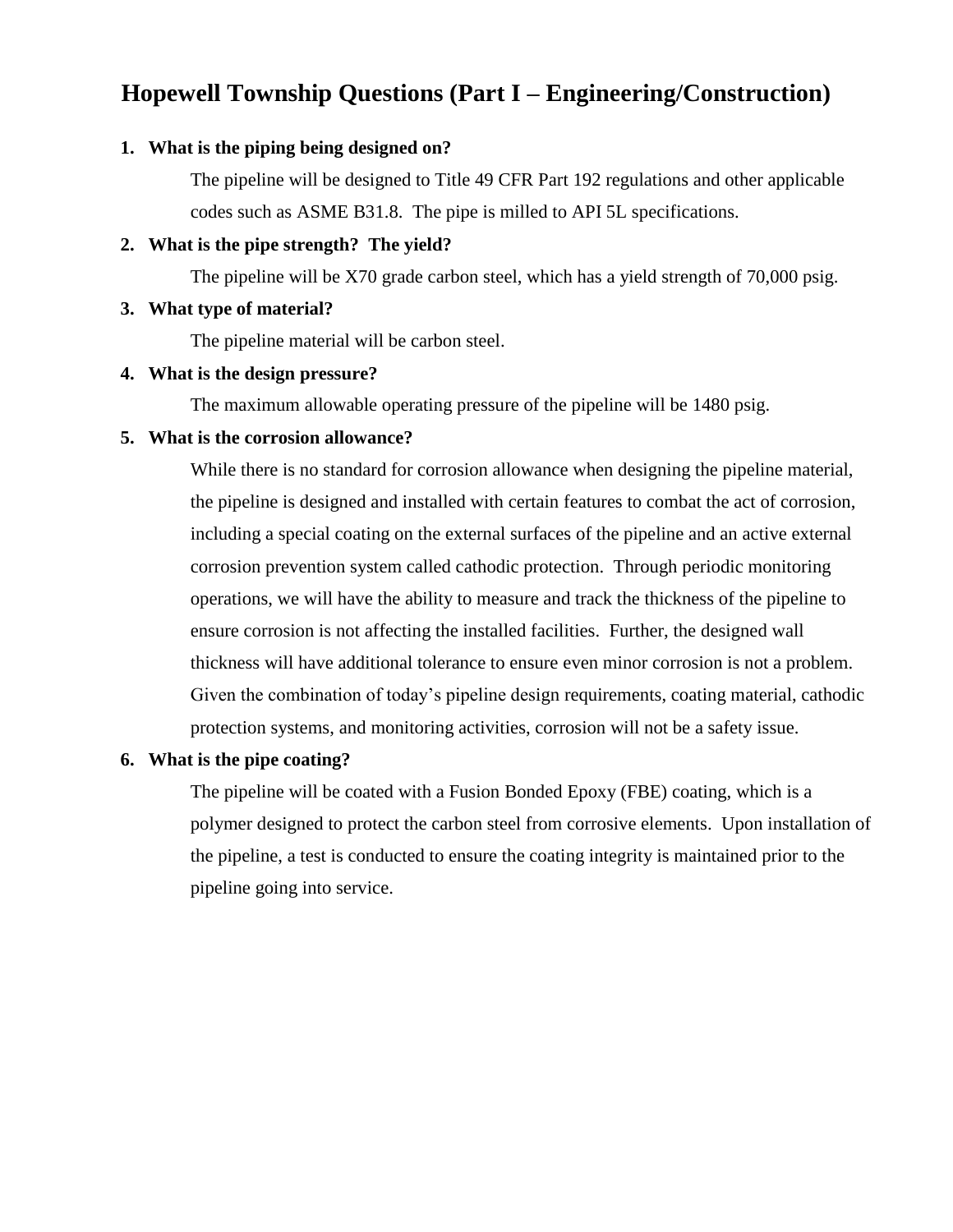#### **7. How many routes have been altered due to opposition from community groups?**

The development of a pipeline route is an iterative process. PennEast began this process by examining known areas of concern including environmentally and culturally sensitive areas, homes and other structures, areas conducive to safe construction and operation of the pipeline, etc., while balancing the given objectives for what the project is designed to accomplish, delivering supplies to key areas identified by our customers. During the development period, we will work with local landowners and communities impacted by the project to attempt to address their concerns. An important element to the success of routing a project like PennEast is maintaining a dialogue with property owners, which begins with field surveys. Maintaining a dialogue with our project team is extremely important to ensure that the pipeline is not routed through culturally or environmentally sensitive areas.

# **8. What are you going to do to restore impacted areas and also compensate homeowners for loss of property value due to the easement?**

We restore properties to their original condition wherever possible. To the extent we cross areas with trees, we must keep the permanent easement clear in order to perform monitoring and surveillance as required by best management practices and regulations. Farmland and crops are able to be replanted upon final restoration. Methods of restoration will vary according to the type of land the pipeline is traversing. The Federal Energy Regulatory Commission (FERC) approved Best Management Practices (BMPs) will be used during the restoration process in consultation with property owners. There are millions of miles of pipelines throughout the country and, thus, there are a considerable number of properties with pipelines. There is no credible study or evidence to suggest a correlation exists between property values (positive or negative) and proximity to a pipeline. We compensate landowners fairly given readily available data on local property values and considering the potential use of the affected areas. Again, an early and ongoing dialogue with property owners will allow PennEast to route the pipeline in mutually acceptable areas to minimize impacts to properties. This process has been successfully employed for decades.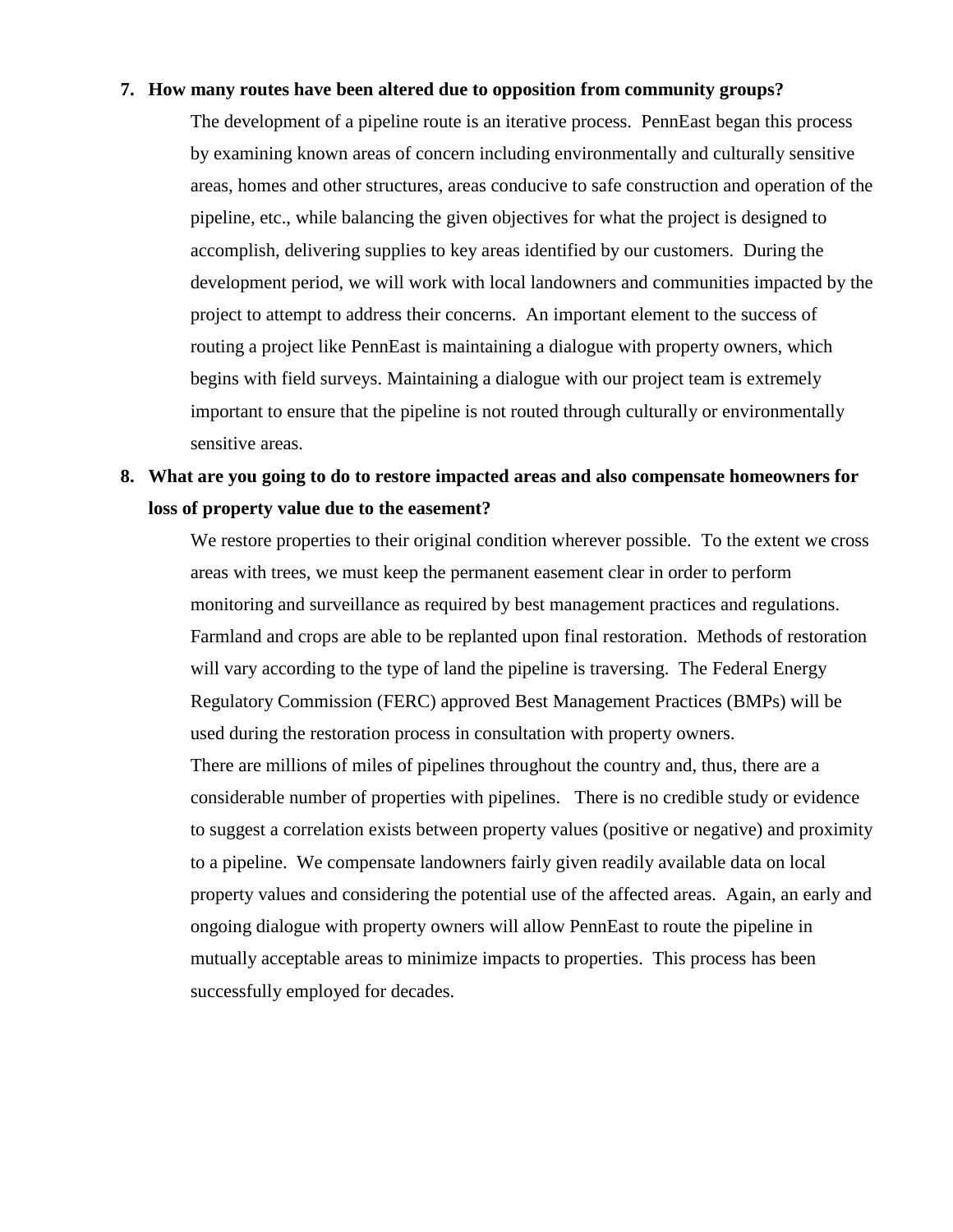# **9. You are going to hook up at point B, is there any other place away from a populated area that you could hook up into that pipeline and avoid this mess?**

When choosing a connection point, multiple items are considered, including pressures, volumes, and location, along with the existing infrastructure and its ability to handle the need. In locations where alternativetie-in points are available along the interconnecting pipeline, the overall impact of revising the pipeline route and tie-in location must also be considered. Once these impacts have been considered, the appropriate final tie-in locations are chosen

#### **10. What is the average compensation that is being provided to landowner for a right of way?**

At this time, PennEast has not begun the easement acquisition process; however, individual land values are being researched. With properties on the proposed pipeline varying from forested to suburban areas, this will bring a wide range of compensation to the project, but we will fairly compensate impacted property owners.

Compensation will be based on local market values. In addition, to the extent that we impact areas during construction, such as farmland and crops, we provide extra compensation to the property owner for these temporary impacts.

#### **11. How will the proposed pipeline cross the Delaware River?**

The Delaware River will be crossed utilizing the Horizontal Directional Drilling (HDD) method, which eliminates disturbance of land immediately adjacent to the river to avoid any direct impact to the water quality.

#### **12. Has any pipeline projects at this current stage been denied by FERC?**

At this stage, PennEast has successfully demonstrated the need for this project as evidenced through the binding interest expressed by the entities who have subscribed to its capacity during the open season. FERC evaluates the purpose and design of all projects to ensure they fulfill a required need while minimizing impacts. The status and outcome of all projects reviewed by FERC can be found on FERC's website at www.ferc.gov .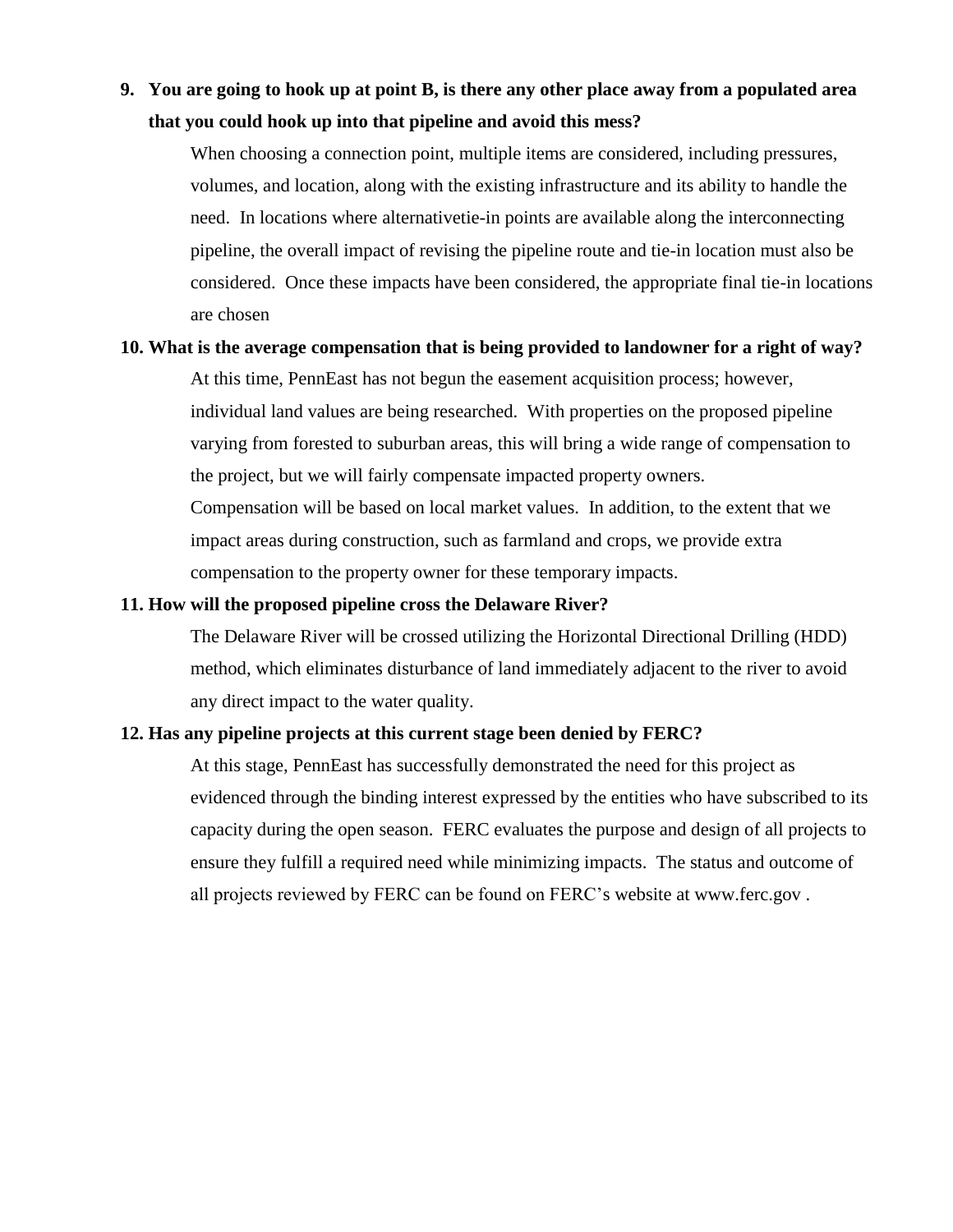**13. The A & B points that you need to connect, why were they selected and if you are going to file that information with FERC in 30 days or 90 days you ought to have it available for us tonight.** 

The purpose of the meeting was to inform officials of the coming pipeline and give as much information as was possible at the time. As mentioned in the answer to question 9 above, the interconnecting points are still in the process of being reviewed. Even after being filed with FERC, their process allows for additional changes as more information is gained about the project and the potential sites. The routing process is iterative and considers many factors that will result in changes being incorporated for several months. Currently active routes can be found on FERC's website by searching docket number PF15-1-000.

#### **14. Regarding restoration, will the subsurface hydrology be restored and if so, how?**

In areas where there are prevalent subsurface hydrology issues, a triple ditch method will be used. An example of triple ditch is where there is a top soil layer, sub soil layer, and a gravel/rock or glacial till layer evident in the trench. This process is monitored and inspected during construction helping keep the underground hydrology in place. At locations where underground hydrology features cross the pipeline, trench plugs can be used to keep the water flowing across the pipeline.

# **15. I am wondering whether you have done a feasibility study, what type of criteria you used for evaluating your options and where that feasibility study is so we can review it.**

Yes, an initial feasibility study was performed. The initial feasibility study considers known environmentally and culturally sensitive areas, structures, constructability, materials, land acquisition. We establish the initial route in a way that minimizes impacts based on the results of the initial feasibility study. As surveys are completed, further route changes are considered due to physical, environmental and other factors requiring the feasibility study to be updated and reevaluated. It is important we have an opportunity to identify sensitive areas via field surveys at this early stage in order to minimize negative impacts. As part of our FERC pre-filing, the results of these initial studies will be made available to the public.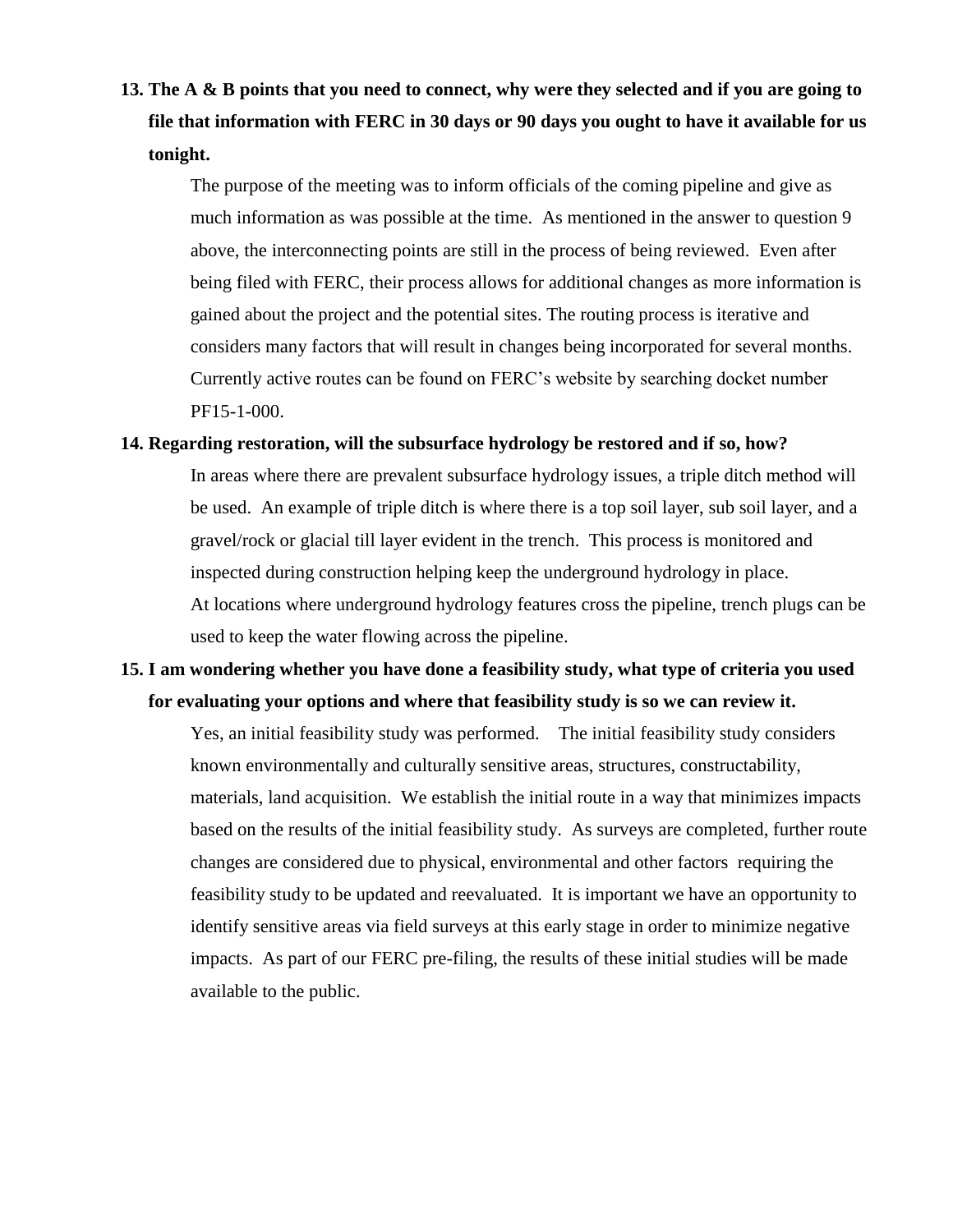## **16. What other alternatives are available to reach your goal which might be moving gas from one point to another?**

Pipelines are the safest, most environmentally-friendly and efficient means of transporting energy, according to the U.S. Department of Transportation, Pipeline and Hazardous Materials Safety Administration (PHMSA). In fact, data shows that while natural gas demand has increased, serious pipeline incidents have decreased by 90 percent over the past three decades alone, primarily as a result of significant efforts by pipeline companies to upgrade and modernize their infrastructure. When safety is measured by volume of gas transported, transportation of natural gas by pipeline is much safer than transporting gas by rail or truck. We believe this is especially true today, based on improvements in pipeline manufacturing, construction and post-construction monitoring and maintenance practices.

# **Hopewell Township Questions (Part II – Environmental)**

#### **17. What impact will it have on the flow on the river and the condition downstream?**

We are proposing the Delaware River be crossed using a horizontal directional drill (HDD). Engineering and geotechnical studies are ongoing to identify the placement and depth of the HDD. These studies will identify an appropriate geologic substrate for the drill. At this time it is projected that the HDD entry and exit points will be greater than 500 feet from the banks of the River. Appropriate erosion and sediment controls will be established around the perimeter of the drill sites in accordance with Federal, State and County permit requirements. There will be no impacts to the flow of the river or condition of the downstream waters.

## **18. What are you going to do to guarantee the safety of our drinking water and our wells, not just at construction but if there is a leak or pipeline breach?**

Construction of natural gas pipelines occur at depths that do not impact drinking water resources or wells. The majority of the pipeline will be installed 3 to 6 feet below ground level, whereas drinking water resources are typically much deeper. However, in accordance with FERC requirements, PennEast will identify public and private groundwater supply wells or springs within 150 feet of the proposed construction work area. In the unlikely event of a leak or breach in the pipeline, the natural gas will rise to the ground surface and dissipate in the air. There are no liquids in the pipeline that would be released to the groundwater.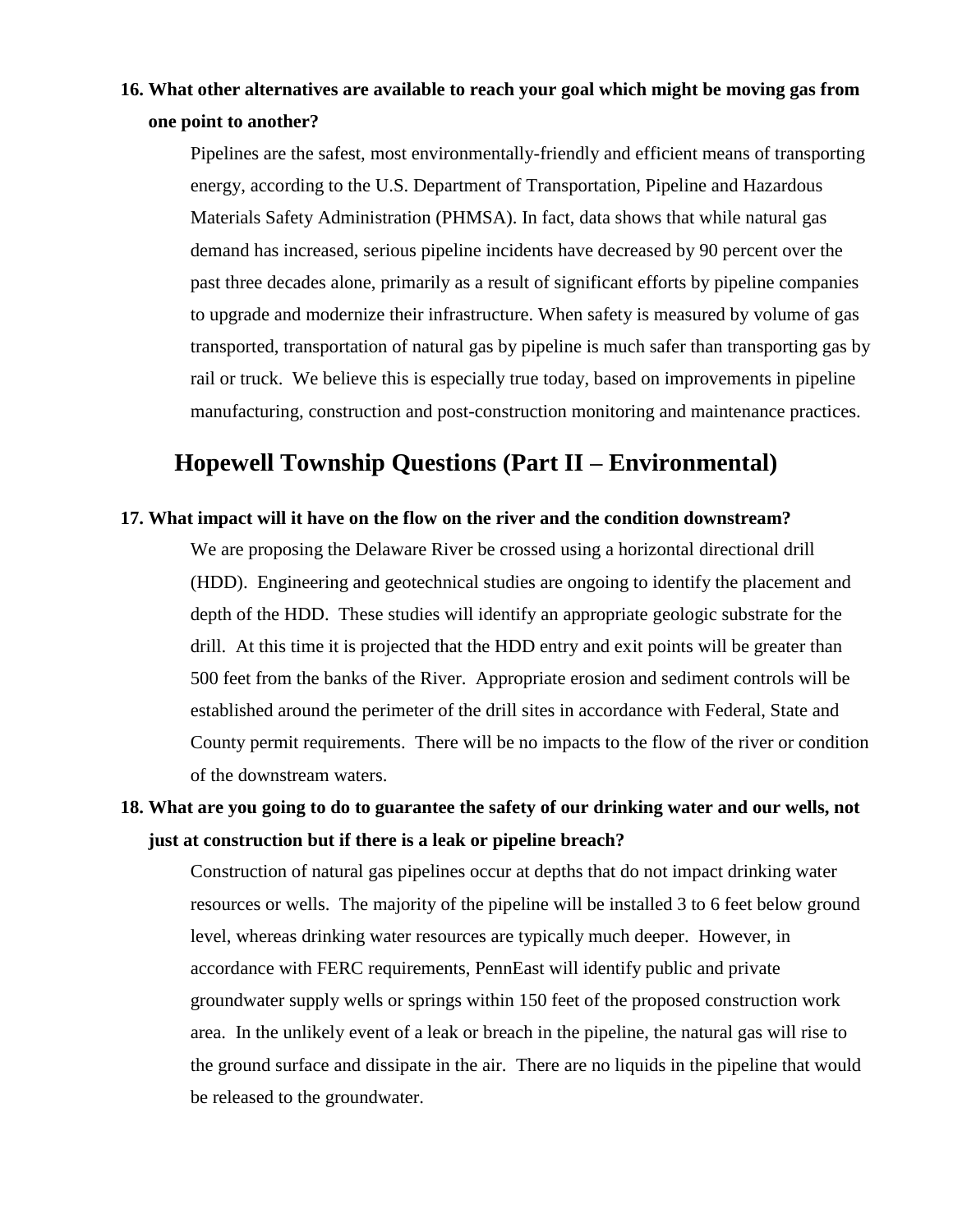# **19. What do we get to drink during those day and weeks that you are repairing the pipeline?** Please see Response 18

#### **20. How can you restore a wetland?**

Wetlands will be constructed and restored in accordance with FERC, US Army Corps of Engineer, and Pennsylvania and New Jersey state regulatory requirements and permit conditions. A copy of the 2013 FERC Wetland and Waterbody Construction and Mitigation Procedures is attached for your review.

#### **21. How can you make a public park look good with a pipeline going through it?**

PennEast will work closely with the applicable agencies with jurisdiction over public open space, parks, and game lands on potential alignments, construction timing and mitigation & restoration requirements. Interstate pipeline projects have been safely constructed through a wide variety of open space and parks. Ground contouring to restore topography, specific seed and flower mixes, shrub and tree plantings, addition of nature and bike trails, and windrowing of rocks to create habitat are just a few of the different measures that have been implemented.

#### **22. What measures will be taken to restore wells?**

Please see Response 18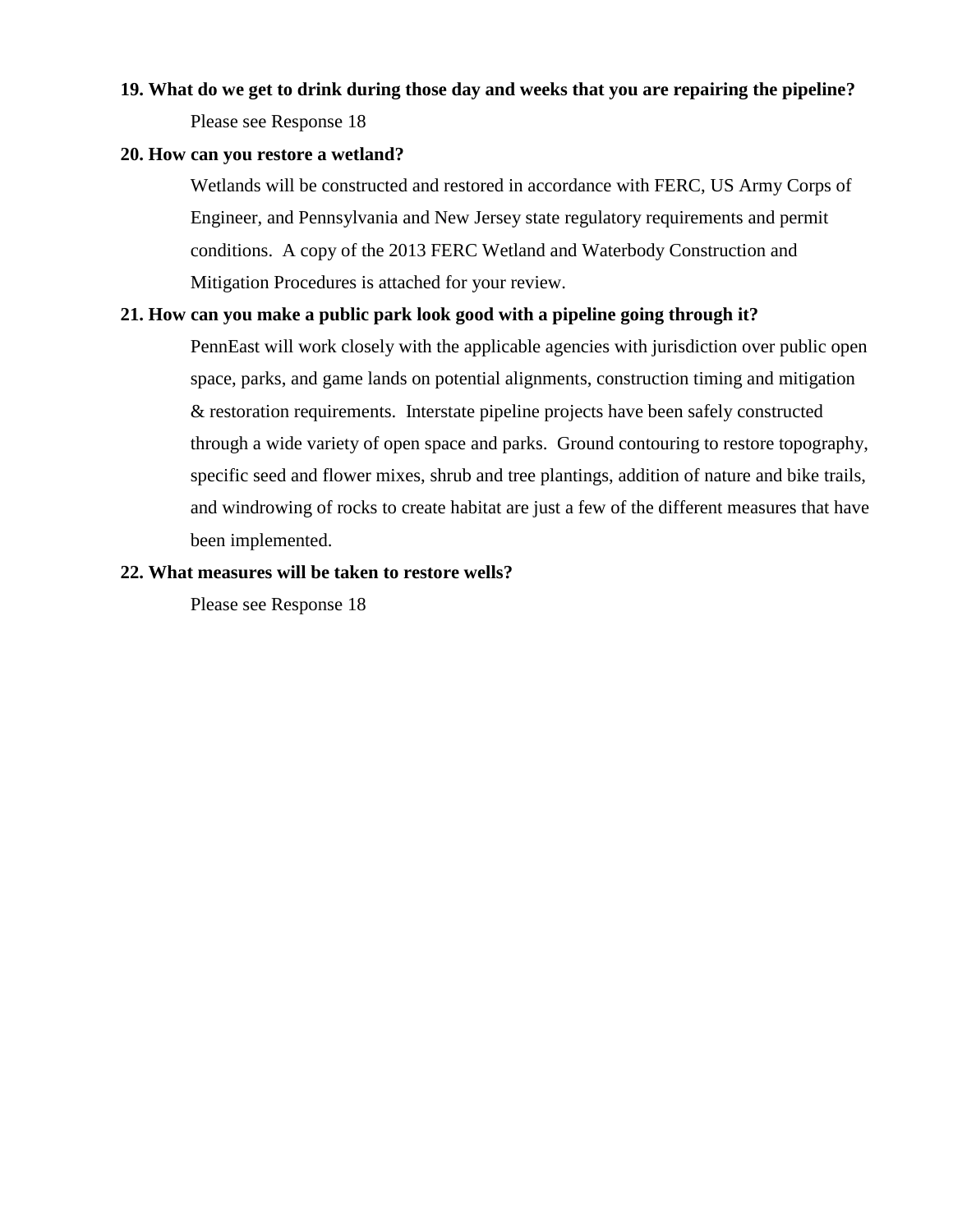# **Hopewell Township Questions (Part III – Business Development)**

#### **23. How much of this will eventually be exported?**

Without equivocation, international exporting of natural gas via PennEast has never been discussed with any of our partners or customers. None of PennEast's delivery points include international export terminals. While we do not control what our customers ultimately do with their supplies, demand for natural gas proximate to PennEast's delivery points is expected to consume all gas moved through PennEast.

The overwhelming majority of the capacity on the project is subscribed by entities that serve over 5 million natural gas and electricity customers in New Jersey and Pennsylvania. The direct access to abundant natural gas supplies being produced in Pennsylvania will provide the region with abundant, lower cost and environmentally friendly natural gas. Homeowners, businesses, power generators and other industry need access to low cost energy to save costs, remain competitive, and retain or employ more individuals. The average UGI utility residential customer in Pennsylvania has saved over \$700 per year since 2008 due to the abundant, low cost supplies reaching its markets. While New Jersey and southeastern Pennsylvania customers have also realized some benefits of lower costs of natural gas over the past few years, they are still subject to significant price spikes during peak usage periods both in their natural gas and electric bills. This was evidenced during this past winter when a market price in the NJ area peaked near ~\$140 per Dth, while the price in the producing area at the starting point of PennEast remained near the \$5 level. The differential in natural gas prices was primarily due to existing pipeline constraints in the New Jersey and southeastern Pennsylvania market areas. The high gas prices also had a negative effect on electric prices, resulting in some consumer electric bills that were two to three times higher than their typical January and February bills.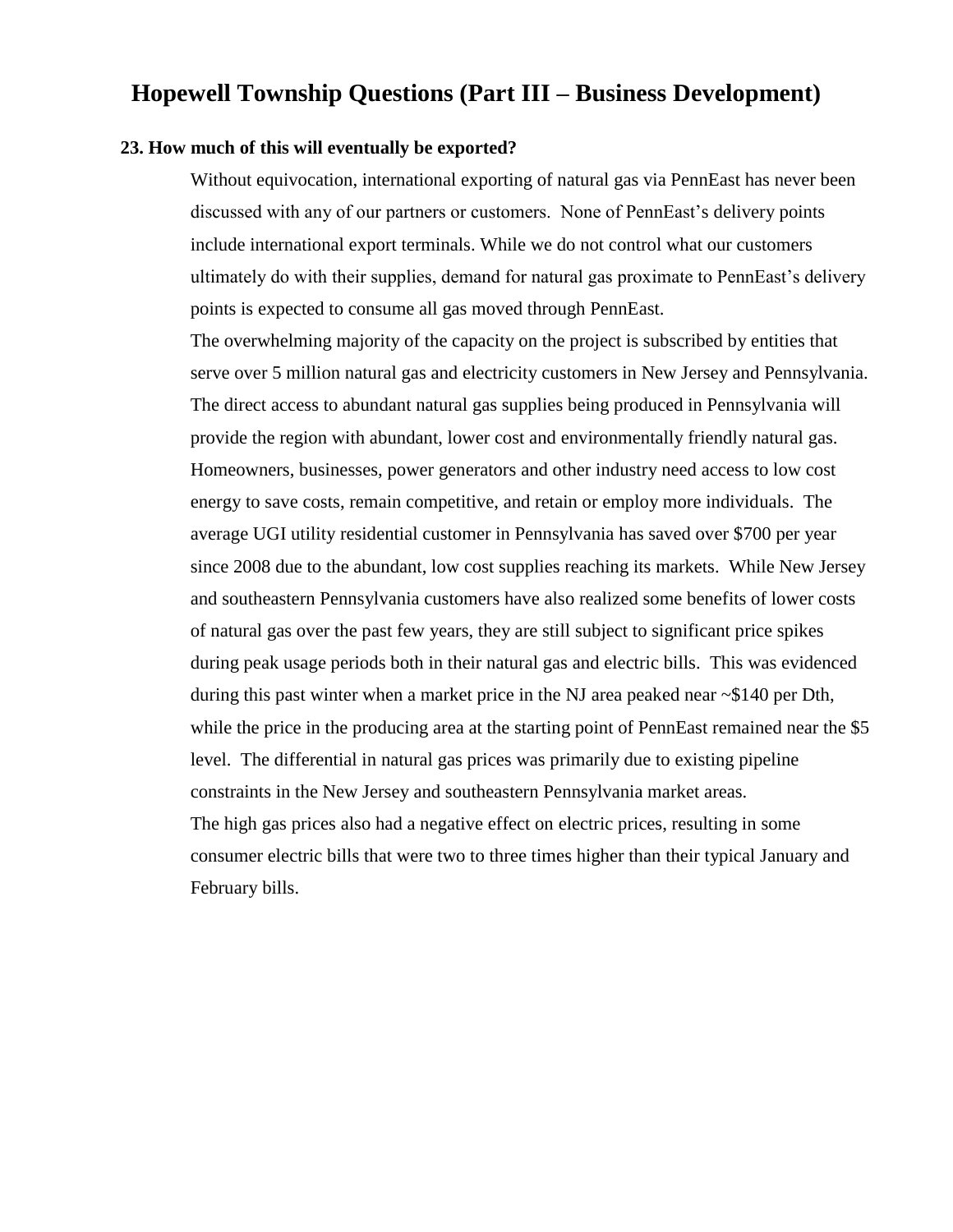**24. I'm trying to understand the economic benefits of this pipeline, what is it going to deliver to the township? We are clear Pennsylvania gets the revenue from all the fracking operations, downstream users the benefit of low gas, what do we get?** 

Local natural gas utilities along the project will have increased opportunities to provide natural gas service to consumers who were previously unable to realize the benefits of natural gas services due to lack of infrastructure. Particularly in Hopewell Township, Elizabethtown Gas will have access to supply new extensions of its distribution system from PennEastThereby enabling homeowners and businesses throughout the region currently consuming higher costs sources of energy to benefit from the newly created access to lower cost and environmentally friendly natural gas. Finally, the natural gas moved through PennEast to markets in New Jersey will help to keep natural gas prices low, particularly in times of high demand. This will have a dampening effect on electricity prices, as well, as much of New Jersey's electricity is produced from natural gas. Lower energy costs will help New Jersey businesses to maintain and/or improve their competitive position. Stronger businesses lead to employment retention/gains which should help to keep personal taxes lower. In addition, PennEast will prioritize the use of qualified local suppliers and union labor to construct the project, providing a direct economic stimulus to the local area.

#### **25. How many of these pipelines have you been involved with in different places?**

The owners of PennEast have operated thousands of miles of pipelines in Pennsylvania, New Jersey and elsewhere for many, many decades.

#### **26. How many other pipelines has PennEast built?**

PennEast is a partnership formed specifically to build and operate this pipeline by entities with extensive experience operating natural gas facilities.

# **27. I'd be interested to know whether Elizabethtown Gas engages in the resale of gas to other companies or is this gas just for customers.**

Elizabethtown Gas is a long established natural gas distribution company in New Jersey. It sells and delivers gas to 276,000 industrial, commercial and residential retail customers.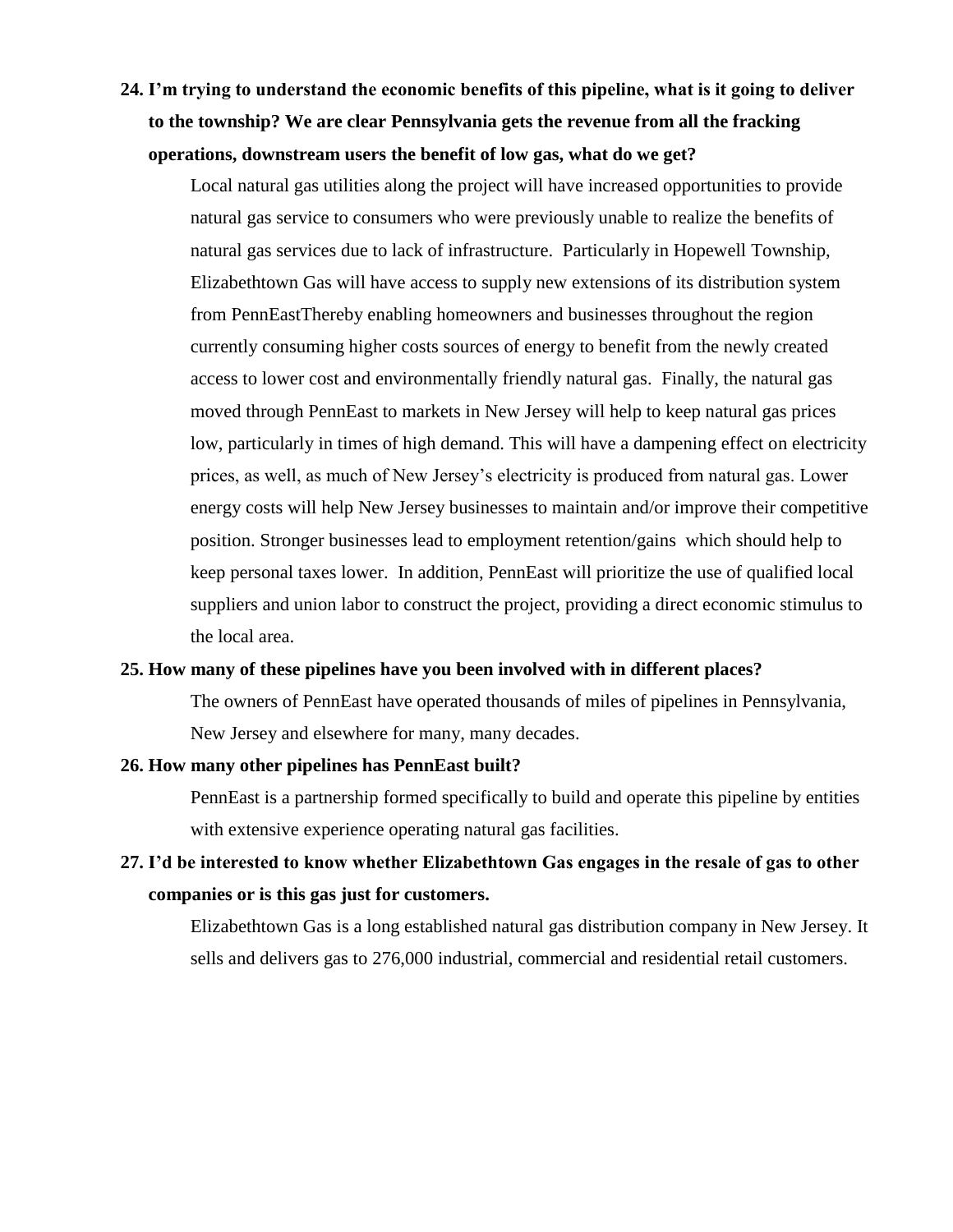**28. With the efficiencies that you hope to gain by providing a pipeline, what type of commitment is going to be made by PennEast or anybody that is part of the conglomerate for the advantage of clean energy?**

PennEast believes renewables can play a role in the overall energy mix evidenced by the fact that many of the PennEast partners have made significant investments in renewable energy and energy conservation projects. However, when one considers the permanent impact to land, replicating the equivalent energy of PennEast via solar power generation based on the National Renewable Energy Laboratory 2013 report, we estimate that solar generation would impact approximately 346 square miles of land compared to the approximately 1 square mile of land impacted by PennEast.

# **29. So I ask the people behind me and the people in front of me to think for one moment if all the money that PennEast is sinking into this pipeline went to clean renewable energy what would that mean?**

Please see response to Question 28.

#### **30. How does a private company get the right of eminent domain?**

This authority is provided for interstate pipeline companies under the provisions of Federal law. If FERC determines that an energy project is required for the convenience and necessity of the public, they will issue a certificate that approves the siting of it. If, after receiving a FERC certificate, PennEast is unable to acquire the property rights it needs by direct negotiation with landowners, it may exercise this right.

#### **31. Why does PennEast get that right?**

PennEast will only acquire the right of eminent domain if FERC certificates the project and PennEast will only exercise that right if it is unable to obtain the property rights needed for the project through private negotiation. We make every reasonable effort to reach an agreement with landowners before this is contemplated or exercised.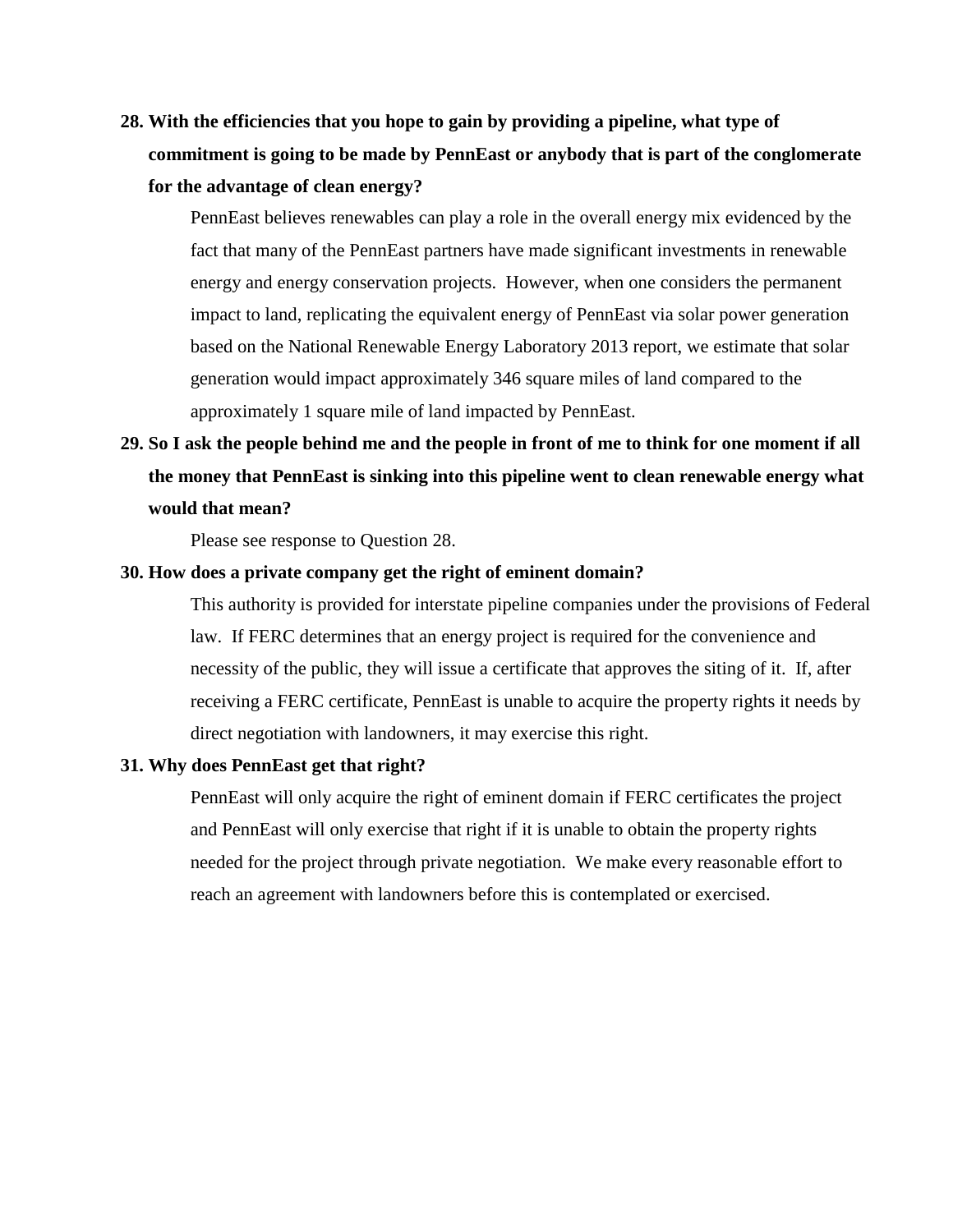# **32. When they come to get permission for signing the survey permission, what are their tactics that they use?**

All land agents have been trained and instructed to be courteous and professional in all of their interactions with property owners. PennEast does not condone the use of threats or intimidation of any property owners and any claim that such methods are being employed by any of its land agents will be dealt with swiftly and appropriately. The process begins by sending out certified letters to all potential property owners within a 400 foot wide survey corridor as well as to potential abutting property owners up to 1,000 feet on either side of the survey corridor. Following the letters, land agents will make attempts to telephone property owners and discuss the project or set up an in-person meeting to discuss the project. If they are not able to reach the property owner by telephone, land agents will attempt to introduce themselves in person and will carry appropriate identification. If no one is at home, they will leave contact information at the door. The land agents have received training on the project and have a draft Survey Permission Form for land owners to review describing the survey process and, based on discussions with the property owner, may ask them to sign the Survey Permission Form.

# **33. What happens if every owner in Hopewell Township contacted by PennEast says no thanks?**

Our experience is that due to our ongoing efforts to work cooperatively with impacted property owners and due to the importance of the project, we believe a scenario where all property owners would choose not to work with PennEast to be unlikely and unfortunate. PennEast is committed to the project and to the extent property owners choose not to cooperate, they will lose an important opportunity to participate in the routing of the project. For example, it is common that upon receiving cooperation from a property owner to conduct field surveys, we will discover certain issues that we will proactively seek to avoid. This opportunity will be missed as we move further into development and must finalize routing for permit submittals and ultimately, request FERC approval.

### **34. If everybody in Hopewell Township votes no, does referendum get listened to?**

FERC will consider all comments issued as part of their evaluation process and the results of the third party Environmental Impact Study (EIS).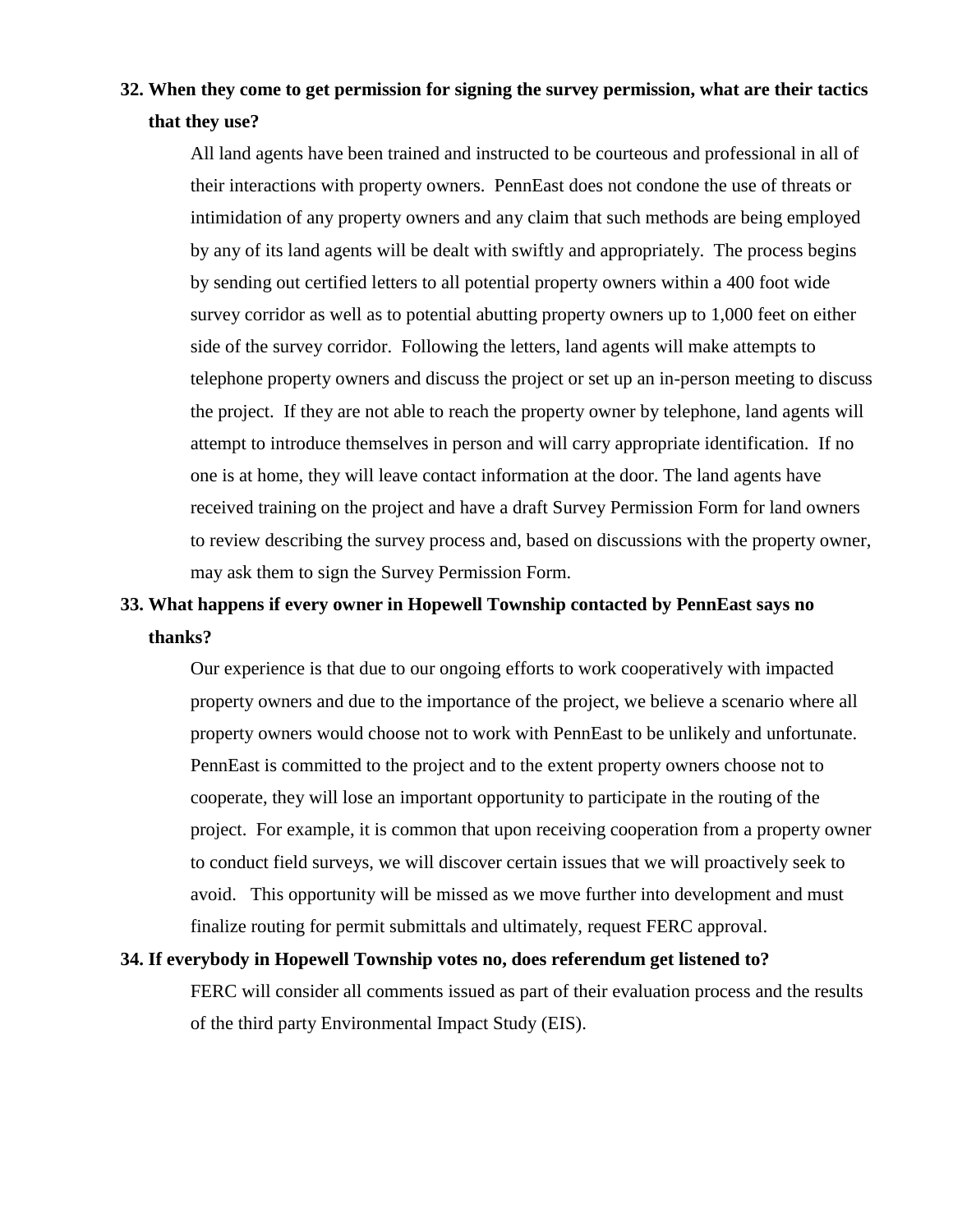#### **35. How much money have you invested into up until this point?**

PennEast will invest approximately \$1 billion to develop the project. For various commercial, legal and competitive reasons, it is not appropriate to share our current investment position. The majority of the cost to develop a pipeline project is associated with materials and labor. That being said, a significant economic impact will be realized by local communities due to the development and operation of the project.

# **36. What were your motivations for incorporating in DE when there is no physical presence in DE?**

Like many other existing businesses in New Jersey and Pennsylvania who are incorporated in Delaware, PennEast will represent a significant economic impact to the local communities where its employees and facilities are physically located.

# **37. 0.16 billion cubic feet committed to somebody else, who and will it go oversees? Is there a possibility it will go oversees?**

See response to Question 23, Part III.

## **38. How many other pipelines are in the planning stages in this area, through NJ?**

There are a number of interstate and LDC pipeline projects planned or underway in NJ. Some of these projects are operation and maintenance projects that are part of Integrity Management Programs, and others are expansion projects with laterals to specific industrial or utility clients, or upgrades to systems to move additional volumes of gas to customers or to enhance reliability. With that said, PennEast is unique in its design and no other project will provide the benefits associated with this project.